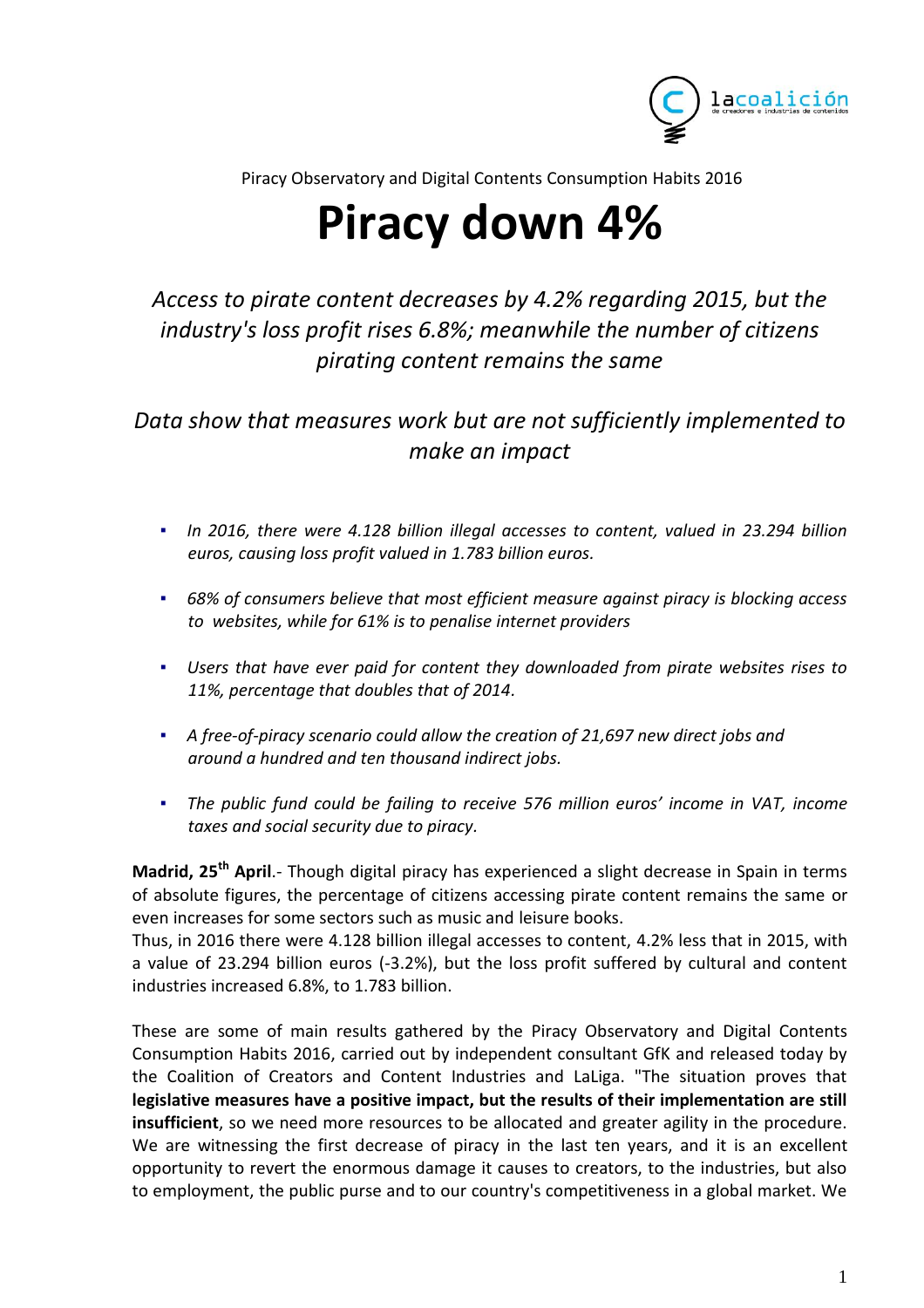

want to keep up with our neighbours' results, countries such as Italy or Portugal, and get as close as possible to the United Kingdom, France or Germany", stated Carlota Navarrete, director of the Coalition.

"In LaLiga we are satisfied by the results that the Observatory of the piracy gathers, but it remains a lot of work still to do. We have seen that the fans are starting being aware that the piracy harms his equipments and others. For the football, the piracy across Internet has descended from 21 % to 18 %, between 2015 and 2016, in number of users, but we have detected that there are new other ways that have been started to use to accede illegally to the football", stated Javier Gómez, corporate director of Laliga

For the third consecutive year, the survey has included data regarding the impact of piracy **on television shows and the retransmissions of football matches**, **besides the income sources** of web sites offering pirate content.

# **ILLEGAL ACCESS, LOSS PROFIT AND ATTITUDES**

Percentage of people accessing illicitly to content splits as: music (26%), films (32%), video games (12%), books (22%), Tv series (27%), and football (10%).



1.783 billion euros of loss profit caused by piracy split as follows:

\*Neither educational nor professional books are being valued

47% of consumers who access illegal content argue that "**original contents are very expensive**". Besides, other main reasons are that "**access is fast and easy**" (42%); "**I'm already paying for my Internet connection**" (47%); and "**I don't pay for a content that possibly later I don't like**" (37%). All of these percentages, however, are lower than those of 2015, although regarding the previous Observatory, the weight of reasons "**I'm not doing anybody any harm**" or "**there are no legal consequences for those who pirate, nothing happens**" is similar with 24% of users in both cases, compared to 29% and 26% of 2015, respectively.

These grounds are expressed by both consumers of cultural and entertainment content and of football retransmissions (36%), and evidences that it is a general problem and that there is still a lack of clear messages from the Government.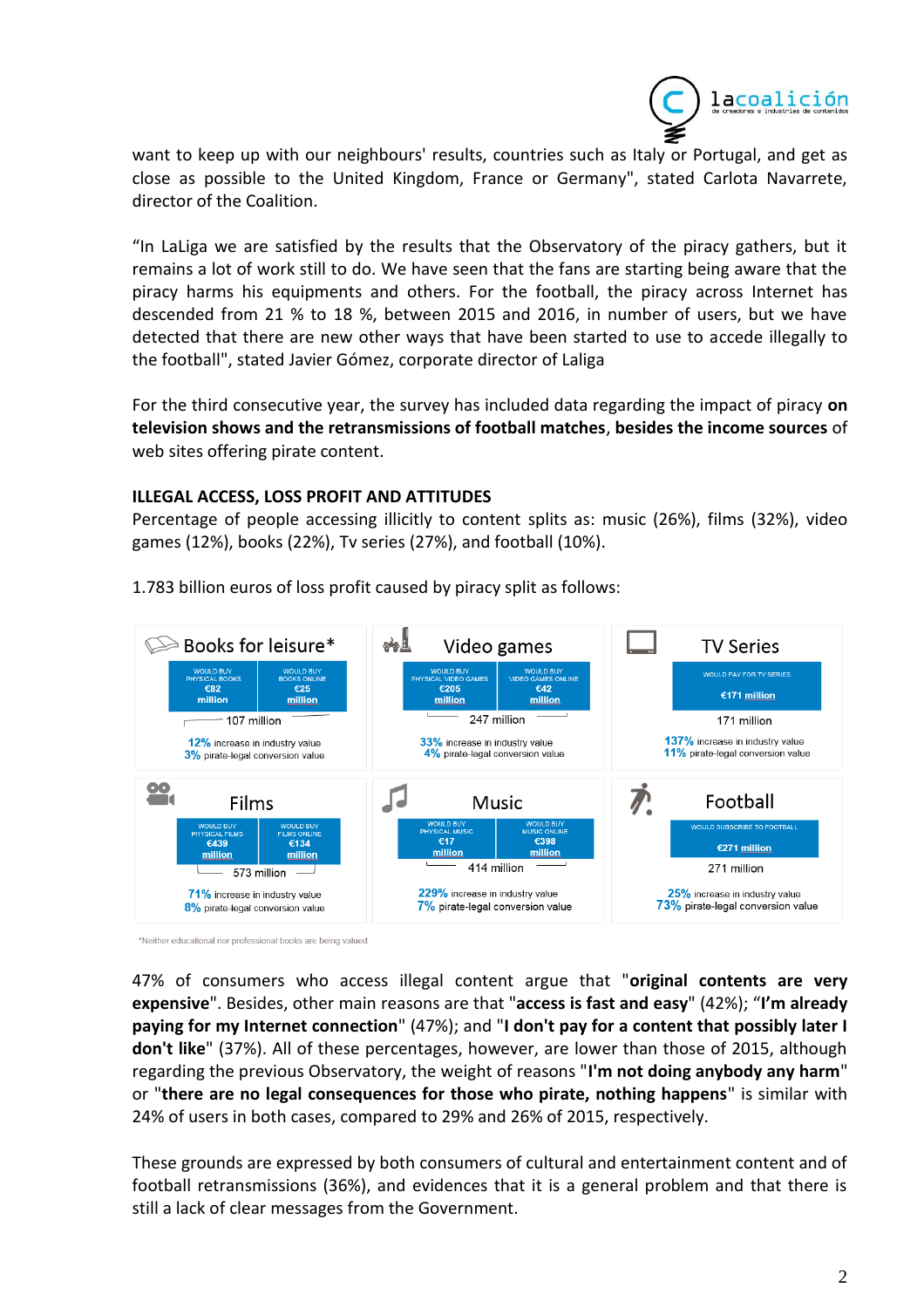

68.3% of users hiring an Internet connection take into account mainly the access speed that enables to access faster to content. 51.3% value specially the combined offer (high speed or fibre plus contents packages) when choosing the Internet access provider.

# **ACCESS WAYS AND SOURCES OF INCOME**

Regarding the ways to access, search engines keep having the main weight as method to access illegal content, with 78%, and Google is used by nine out of ten accesses to pirate content.

**More than 67% of webs from which illegal contents were accessed are financed** by advertising. From such publicity, 69% corresponds to online gaming and betting sites, 52% to dating sites and more than 39% is adult content.

It is particularly remarkable that more than one third of publicity of pirate sites (37.6%) **belongs to consumer products of renowned brands** of food, fashion, insurances, telephony, etc., which confirms the urgent need of greater collaboration between the industry and the advertisers to improve the ecosystem of online advertising.

In any case, the sources of income of these sites are diverse, and it is to be particularly highlighted that **more than a third of consumers (33.8%) had to sign up as users, transferring personal data** that pirates gather in databases that are used for e-marketing campaigns and reach very high prices in the market. Pirate sites also get much more valuable data than one could a priori imagine, that allow them to get important economic benefits, e.g. those referring to Internet surfing habits, rest of web sites visited by consumers, preferences, likes, purchase habits, etc.

Likewise, means of payment play a significant role in the running of pirate sited, especially in the cases in which those sites commercialise premium accounts, get donations or standardise a system to send mobile messages to registered users to inform of the release of new content on the site.

# **Users that have ever paid for content they have downloaded from these sites is already 11% (it was 9% in 2015 and only 5% in 2014).**

While seven out of ten consumers can remember communication campaigns against genderbased violence and more than six do with traffic campaigns, scarcely two out of ten can recall on digital piracy campaigns, a significant decrease in the awareness of these campaigns from 27 to 23%, going from fifth to sixth position in percentage since 2014, and behind campaigns against the excessive consumption of alcohol or tax fraud.

# **IMPACT ON EMPLOYMENT AND THE STATE INCOME**

The impact of piracy on employment provides even most disturbing figures for creators and cultural and content industries. In a sector that today directly employs 65,926 people, a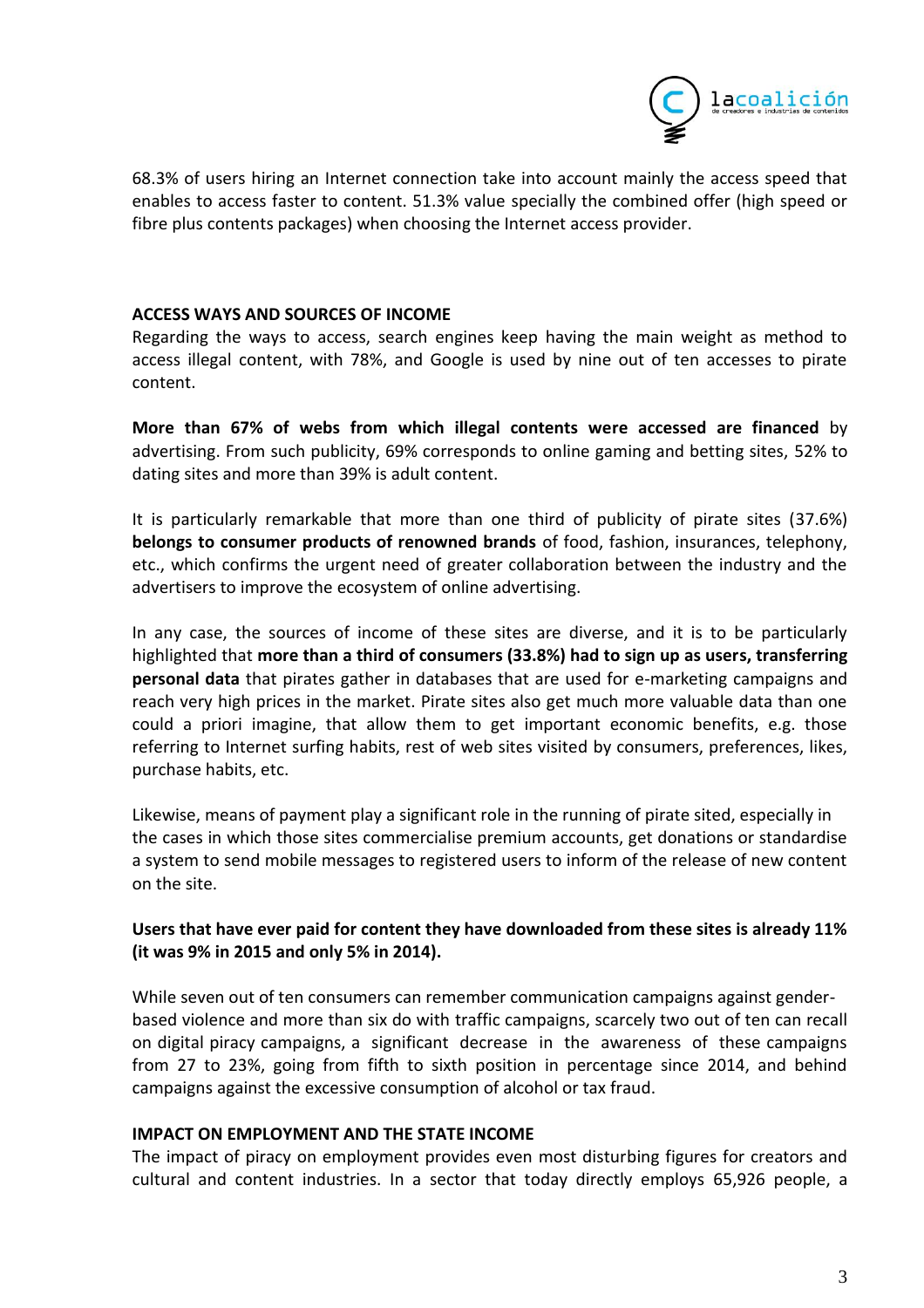

**Contract Contract** 

scenario **without piracy could allow the creation of 21,697 new** direct jobs, 33% increase, and one hundred and ten thousand more indirect jobs.

The public fund could be failing to receive almost 361 million euros of VAT as a consequence of piracy, as well as 166 million euros in social security contributions and almost 49 million euros in personal income tax. That is to say, **in 2016 the State could have gained additional 576 million euros had it not been for illegal access to content**, an accumulated amount of **2.772 billion euros** from 2012.

| Value Added Tax (VAT)                               | <b>PHYSICAL</b> | <b>ONLINE</b>   | <b>TOTAL</b> |              |
|-----------------------------------------------------|-----------------|-----------------|--------------|--------------|
| <b>MUSIC</b>                                        | 3.6             | 83.6            | 87.2         |              |
| <b>CINEMA</b>                                       | 92.2            | 281             | 120.3        |              |
| <b>VIDEO GAMES</b>                                  | 43.1            | 8.8             | 51.9         |              |
| <b>BOOKS FOR LEISURE*</b>                           | 3.3             | 5.3             | 8.5          |              |
| <b>TV SERIES</b>                                    |                 | 56.9            | 56.9         |              |
| <b>FOOTBALL</b>                                     |                 | 35.9            | 35.9         |              |
| <b>TOTAL</b>                                        |                 |                 | €360.7       |              |
| Unit: Millions of euros                             |                 |                 | million      |              |
| Note: VAT rate applied 21% except physical books 4% |                 |                 |              |              |
|                                                     | New jobs        | Salary applied* | Rate applied | <b>TOTAL</b> |
| Social security<br>contribution                     | 21,697          | 19,674.10       | 3.9%         | 166.05       |
| <b>Personal Income</b>                              |                 |                 |              |              |
| Tax                                                 | 21.697          | 19.674.10       | 11.5%        | 49,09        |
|                                                     |                 |                 |              | €215.14      |
| <b>TOTAL</b>                                        |                 |                 |              | million      |

# **ACCESS AND FIGURES BY TYPE OF CONTENT**

#### **MUSIC**

**During 2016, 1.661 billion music contents were illicitly accessed,** with a market value of 5.767 billion euros.

Number of consumers accessing illegal content were on the rise, from 21% of 2015 to over 26% in 2016.

More than 48% of accesses were to contents with less than one year after their commercial release (51% in 2015).

#### **FILMS**

**The volume of films accessed illegally during 2016 was 789 million**, with a market value of 6.935 billion euros, compared to 6.907 billion of 2015.

33% of accesses happened when the film was still on screens in theatres, while this percentage was 36% in 2015.

#### **TV SERIES**

**27% users access illicitly to Tv Series, summing up to 959 million episodes illegally played or downloaded during 2016**. Their market value is 1.577 billion euros.

39% of accesses happened during the period it was still being showed on TV (46% in 2015).